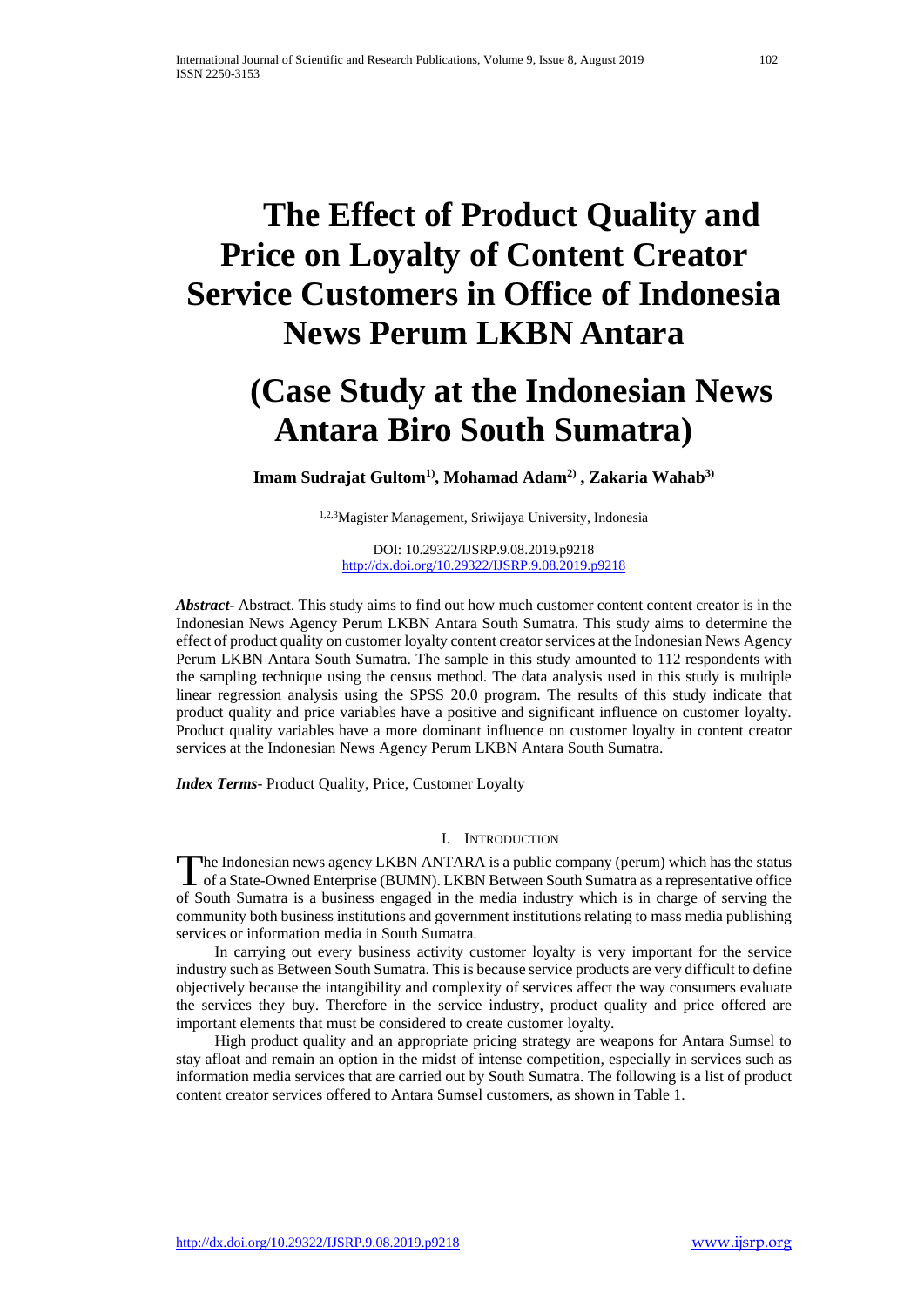| <b>Product Content</b><br>No.<br><b>Types of products</b><br>1.<br>Special page a<br>Making independent channels / pages / rubrics. Contains<br>news text and photo content in a special separate document<br>owned by the installer, without being mixed with other<br>content. This service is very suitable for government-owned<br>and private businesses that want publications in real time and<br>in large quantities. This service can also be customized into<br>the installer's website as an ingredient for updating content<br>via an RSS feed, so it will automatically be updated every<br>time the special page is updated.<br>Advertorial<br>Publication services for government-owned, private and<br>2.<br>individual business entities in the form of text and photo<br>news. Content placement will be adjusted to the existing<br>rubric theme<br>Web Banner<br>Promotional media services in the form of advertisements in<br>3.<br>the form of text / animated images of a certain size are<br>installed in the portal page www.antarasumsel.com. These<br>ads will contain links / links that will guide the destination of<br>the targeted / promoted website. The advantages of this<br>service are advertisements in the form of a combination of<br>text and animated images so that it draws the attention of the<br>reader to click on the . By clicking means the website that is<br>being targeted / promoted gets visitors from the website that | <b>Antara South Sumatra</b> |  |
|-----------------------------------------------------------------------------------------------------------------------------------------------------------------------------------------------------------------------------------------------------------------------------------------------------------------------------------------------------------------------------------------------------------------------------------------------------------------------------------------------------------------------------------------------------------------------------------------------------------------------------------------------------------------------------------------------------------------------------------------------------------------------------------------------------------------------------------------------------------------------------------------------------------------------------------------------------------------------------------------------------------------------------------------------------------------------------------------------------------------------------------------------------------------------------------------------------------------------------------------------------------------------------------------------------------------------------------------------------------------------------------------------------------------------------------------------------------------------------------|-----------------------------|--|
|                                                                                                                                                                                                                                                                                                                                                                                                                                                                                                                                                                                                                                                                                                                                                                                                                                                                                                                                                                                                                                                                                                                                                                                                                                                                                                                                                                                                                                                                                   |                             |  |
|                                                                                                                                                                                                                                                                                                                                                                                                                                                                                                                                                                                                                                                                                                                                                                                                                                                                                                                                                                                                                                                                                                                                                                                                                                                                                                                                                                                                                                                                                   |                             |  |
|                                                                                                                                                                                                                                                                                                                                                                                                                                                                                                                                                                                                                                                                                                                                                                                                                                                                                                                                                                                                                                                                                                                                                                                                                                                                                                                                                                                                                                                                                   |                             |  |
|                                                                                                                                                                                                                                                                                                                                                                                                                                                                                                                                                                                                                                                                                                                                                                                                                                                                                                                                                                                                                                                                                                                                                                                                                                                                                                                                                                                                                                                                                   |                             |  |
|                                                                                                                                                                                                                                                                                                                                                                                                                                                                                                                                                                                                                                                                                                                                                                                                                                                                                                                                                                                                                                                                                                                                                                                                                                                                                                                                                                                                                                                                                   |                             |  |
|                                                                                                                                                                                                                                                                                                                                                                                                                                                                                                                                                                                                                                                                                                                                                                                                                                                                                                                                                                                                                                                                                                                                                                                                                                                                                                                                                                                                                                                                                   |                             |  |
|                                                                                                                                                                                                                                                                                                                                                                                                                                                                                                                                                                                                                                                                                                                                                                                                                                                                                                                                                                                                                                                                                                                                                                                                                                                                                                                                                                                                                                                                                   |                             |  |
|                                                                                                                                                                                                                                                                                                                                                                                                                                                                                                                                                                                                                                                                                                                                                                                                                                                                                                                                                                                                                                                                                                                                                                                                                                                                                                                                                                                                                                                                                   |                             |  |
|                                                                                                                                                                                                                                                                                                                                                                                                                                                                                                                                                                                                                                                                                                                                                                                                                                                                                                                                                                                                                                                                                                                                                                                                                                                                                                                                                                                                                                                                                   |                             |  |
|                                                                                                                                                                                                                                                                                                                                                                                                                                                                                                                                                                                                                                                                                                                                                                                                                                                                                                                                                                                                                                                                                                                                                                                                                                                                                                                                                                                                                                                                                   |                             |  |
|                                                                                                                                                                                                                                                                                                                                                                                                                                                                                                                                                                                                                                                                                                                                                                                                                                                                                                                                                                                                                                                                                                                                                                                                                                                                                                                                                                                                                                                                                   |                             |  |
|                                                                                                                                                                                                                                                                                                                                                                                                                                                                                                                                                                                                                                                                                                                                                                                                                                                                                                                                                                                                                                                                                                                                                                                                                                                                                                                                                                                                                                                                                   |                             |  |
|                                                                                                                                                                                                                                                                                                                                                                                                                                                                                                                                                                                                                                                                                                                                                                                                                                                                                                                                                                                                                                                                                                                                                                                                                                                                                                                                                                                                                                                                                   |                             |  |
|                                                                                                                                                                                                                                                                                                                                                                                                                                                                                                                                                                                                                                                                                                                                                                                                                                                                                                                                                                                                                                                                                                                                                                                                                                                                                                                                                                                                                                                                                   |                             |  |
|                                                                                                                                                                                                                                                                                                                                                                                                                                                                                                                                                                                                                                                                                                                                                                                                                                                                                                                                                                                                                                                                                                                                                                                                                                                                                                                                                                                                                                                                                   |                             |  |
|                                                                                                                                                                                                                                                                                                                                                                                                                                                                                                                                                                                                                                                                                                                                                                                                                                                                                                                                                                                                                                                                                                                                                                                                                                                                                                                                                                                                                                                                                   |                             |  |
|                                                                                                                                                                                                                                                                                                                                                                                                                                                                                                                                                                                                                                                                                                                                                                                                                                                                                                                                                                                                                                                                                                                                                                                                                                                                                                                                                                                                                                                                                   |                             |  |
|                                                                                                                                                                                                                                                                                                                                                                                                                                                                                                                                                                                                                                                                                                                                                                                                                                                                                                                                                                                                                                                                                                                                                                                                                                                                                                                                                                                                                                                                                   |                             |  |
|                                                                                                                                                                                                                                                                                                                                                                                                                                                                                                                                                                                                                                                                                                                                                                                                                                                                                                                                                                                                                                                                                                                                                                                                                                                                                                                                                                                                                                                                                   |                             |  |
|                                                                                                                                                                                                                                                                                                                                                                                                                                                                                                                                                                                                                                                                                                                                                                                                                                                                                                                                                                                                                                                                                                                                                                                                                                                                                                                                                                                                                                                                                   |                             |  |
|                                                                                                                                                                                                                                                                                                                                                                                                                                                                                                                                                                                                                                                                                                                                                                                                                                                                                                                                                                                                                                                                                                                                                                                                                                                                                                                                                                                                                                                                                   |                             |  |
| directs it, while getting backlinks from the main website as                                                                                                                                                                                                                                                                                                                                                                                                                                                                                                                                                                                                                                                                                                                                                                                                                                                                                                                                                                                                                                                                                                                                                                                                                                                                                                                                                                                                                      |                             |  |
| one way to popularize the targeted.                                                                                                                                                                                                                                                                                                                                                                                                                                                                                                                                                                                                                                                                                                                                                                                                                                                                                                                                                                                                                                                                                                                                                                                                                                                                                                                                                                                                                                               |                             |  |

## **Table 1. Indonesian News Agency Services Offering LKBN**

Source: Indonesian News Agency Public Corporation LKBN Antara Sumsel

|                | <b>Product</b>               | Page 1                |                      |                       |
|----------------|------------------------------|-----------------------|----------------------|-----------------------|
| N <sub>0</sub> | of<br>Type<br><b>Service</b> | Оn                    | Under                | <b>Inner Page</b>     |
|                |                              | $10,000,000,-$<br>s/d |                      |                       |
|                | Special page                 | $20,000,000,-$        | $5,000,000,-$        |                       |
| $\mathcal{D}$  | Advertorial                  | $5,000,000,-$         | $3,000,000,-$        |                       |
|                |                              | $20,000,000,-s/d$     | $5,000,000,-$<br>s/d | 3,000,000<br>s/d<br>- |
|                | Banner                       | $50,000,000,-$        | $10,000,000,-$       | $5,000,000,-$         |

## **Table 2. Order Cost for Content Creator & Advertising Services**

Source: Indonesian News Agency Public Corporation LKBN Antara Sumsel

 Based on the data in Table 2 you can see the list of product content creators and the benefits offered and the operational costs that must be fulfilled in each product service. On the list the higher the operational costs incurred, the higher the quality of advertising content obtained. Such as the display of color ads, greater layout capacity, the use of videos with 4K quality, audio, video drones, creative advertising ideas (scripts / storylines) and others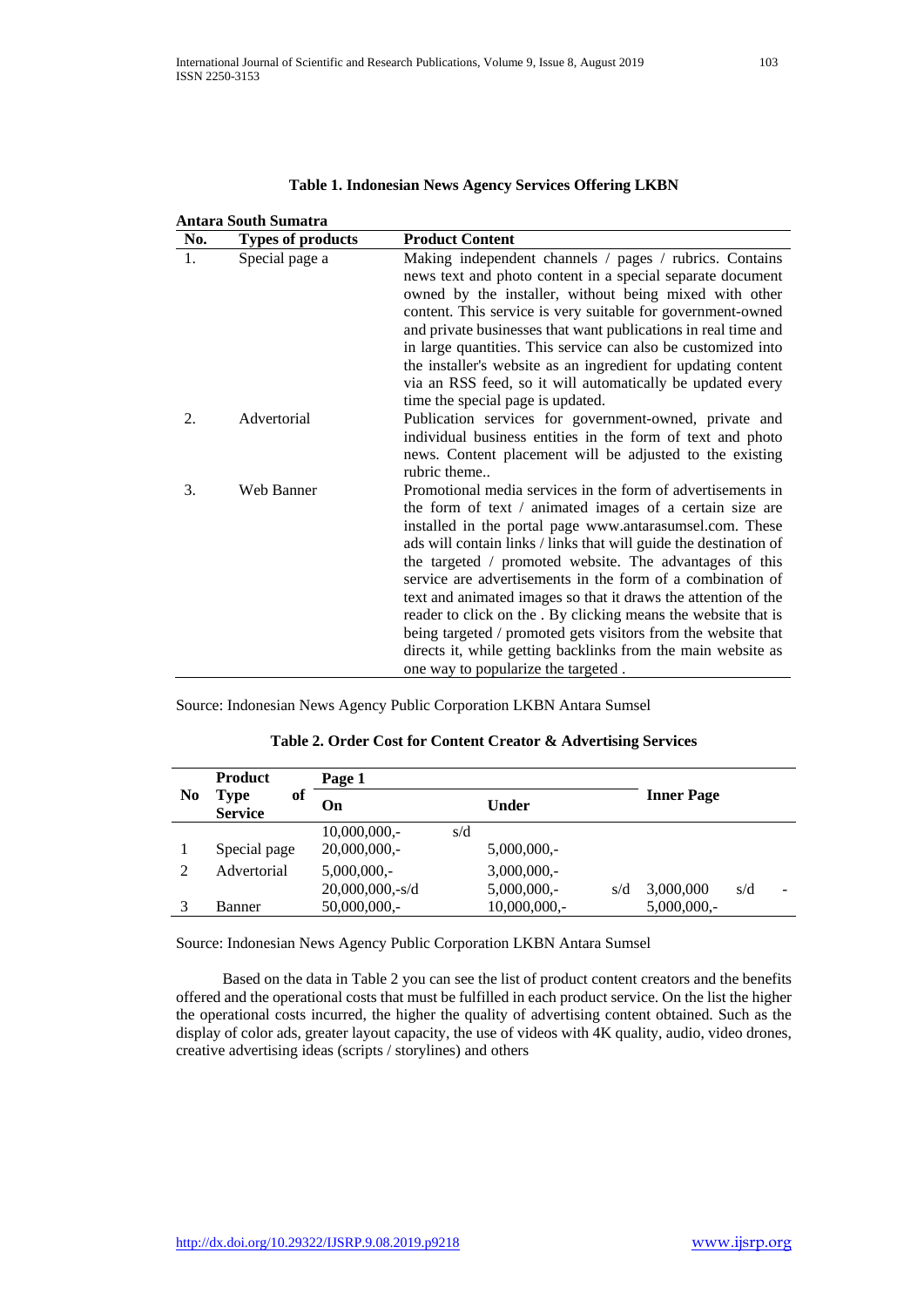| 112<br>customer      | Order/Year                   |        |       |
|----------------------|------------------------------|--------|-------|
| recapitulation       | 2016                         | 2017   | 2018  |
| TTotal<br>Difference | 961                          | 845    | 880   |
|                      | $\qquad \qquad \blacksquare$ | 116    | 35    |
| <b>Persentage</b>    | ۰                            | 12.07% | 4.14% |
| <b>Status</b>        | ۰                            | (-)    | $(+)$ |

## **Table 3. Amount of Order of Indonesian News Agency Perum LKBN Antara Sumsel**

Source: Indonesian News Agency Public Corporation LKBN Antara Sumsel

 Based on the data in Table 3, it can be seen that there was a decrease in the number of orders in 2017 at 12.07%. although then in 2018 there was an increase, but the increase was not so significant at only 4.14%.

#### **Table 4. Amount of arrears of the Indonesian News Agency Perum LKBN Antara Sumsel**

|     |      | Total | Amount of      |                   |
|-----|------|-------|----------------|-------------------|
| No. | Year | Order | <b>Arrears</b> | <b>Persentage</b> |
|     | 2016 | 961   | 115            | 11.97%            |
|     | 2017 | 845   | 107            | 12.66%            |
| 2   | 2018 | 880   | 112            | 12.73%            |

Source: Indonesian News Agency Public Corporation LKBN Antara Sumsel

 In Table 4, the data on the number of trips shown during the period 2016-2018 is displayed. In these data it can be seen that the number of orders in arrears per year reaches a fairly high number, which ranges from an average number of 12%. According to Indra Gultom (Head of the Antara Sumsel) the decrease in the number of orders and arrears was allegedly due to the current level of competition for content creator services among existing media service providers, especially in the city of Palembang. There are many new content creator service providers that have sprung up from starting professionals to amateurs, such as Palembang Terkini, Plg\_vidgram, detik.com, Tribun News, and others. The emergence of these competitors directly makes alternative choices of content creator services more diverse, making customers have many choices to determine which content creator services are the best and according to their needs.

 Based on the background above, encourage researchers to conduct research with the title **"The Effect Product Quality And Price On Loyality Of Content Creator Service Custumers In Office Of Indonesia News Perum LKBNAntara (Case Study at The Indonesia News Antara Biro South Sumatra)".**

#### **A. Formulation of the Problem**

 Based on the background described, it can be identified the formulation of the problem in this study in the form of questions as follows:

 1) How does product quality affect customer loyalty in the Indonesian News Agency content creator LKBN Antara South Sumatra?

2) How do prices affect customer loyalty content creator services Indonesia News Agency LKBN AntaraSouth Sumatra?

#### II. LITERATURE REVIEW

#### **A. Consumer Loyalty**

 Loyalty is a manifestation of the behavior of decision-making units to make continuous purchases of goods for the services of a selected company (Griffin, 2013: 15).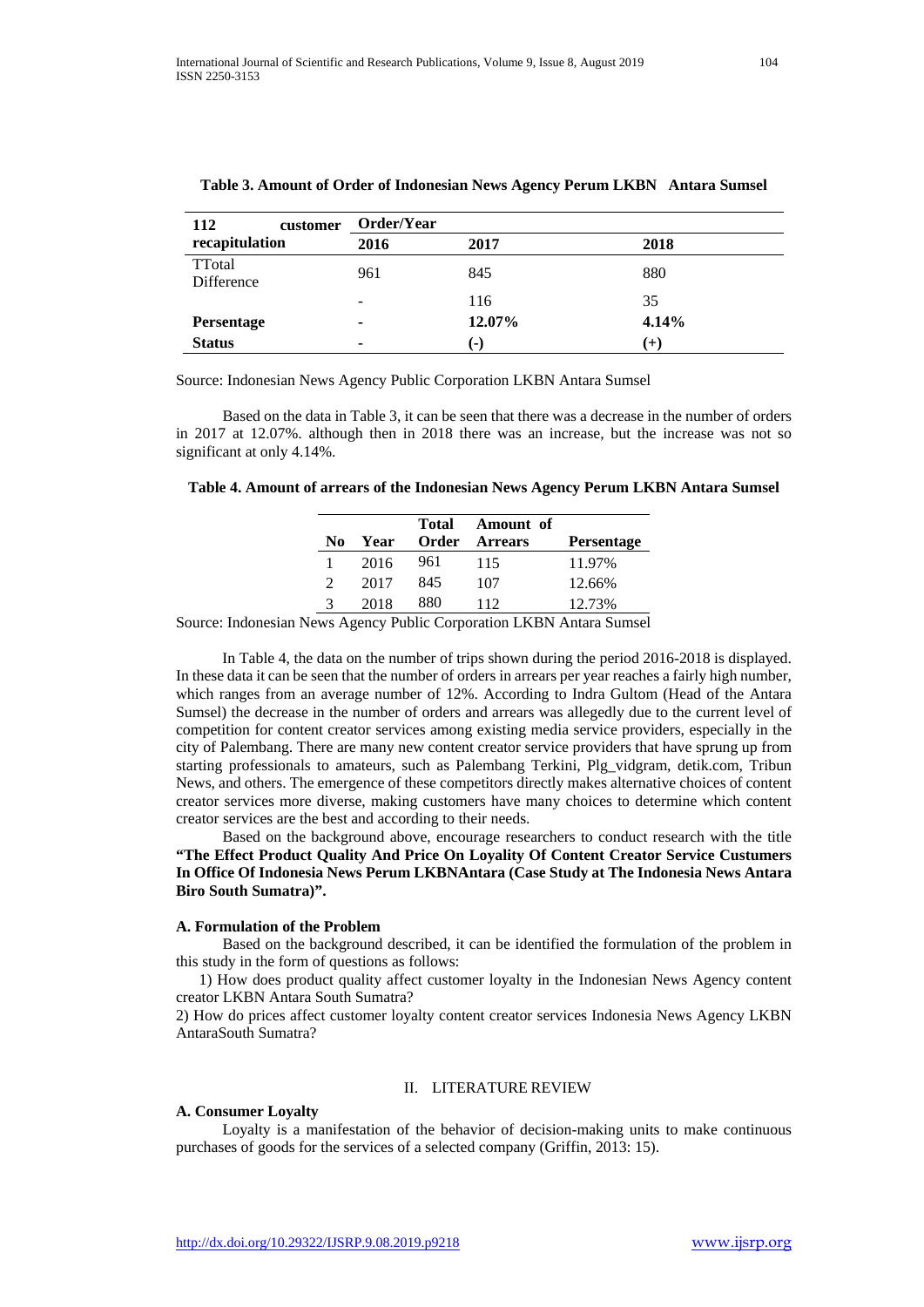#### **B. Product Quality**

 Product quality (product quality) is the ability of a product to demonstrate its function and is one of the most reliable factors by a marketer in marketing a product (Kotler and Armstrong, 2012: 283). Therefore, improving the quality of products or services is an important challenge for companies to compete in the global market. Improving product quality will reduce costs and increase competitive advantage, even further, high product quality creates a long-standing competitive advantage. Therefore, quality is an important factor that drives the economic growth of companies anywhere in the world in the context of global markets.

#### **C. Price**

 Price is a sum of money that is billed for a product or service or the amount of value that is exchanged by customers to benefit from owning or using a product or service (Kotler and Armstrong, 2012: 345). Price is a number of values of a given currency for a product or service that is useful to provide value to a product or service offered.

## **A. Relationship Between Variables and Development of Hypotheses 1) Effect of Product Quality (X1) on Customer Loyalty (Y)**

Quality products have an important role to shape customer satisfaction. The higher the quality of products and services provided, the more satisfaction customers feel about the quality of the products and services provided, it can generate benefits for these products. Likewise, vice versa, if there is no satisfaction it can result in customers moving to other products because the quality of the product is closely related to customer loyalty. If the goods and services purchased match what consumers expect, there will be customer satisfaction or loyalty and vice versa. If the pleasure that consumers get exceeds their expectations, then consumers will really feel satisfied and they will certainly continue to make repeat purchases.

H1: Product Quality has a positive and significant effect on Customer

#### **2) Price Effect (X2) Against Customer Loyalty (Y)**

 Price is something that is very important for customers because for customers the price is often used as an indicator of value when the price is associated with the perceived benefits of goods / services consumed. Customers feel that they match the price paid for the goods they buy, so the customers will automatically be loyal to repurchase at that place.

H2 : positive and significant effect on Customer Loyalty

#### **A. Conceptual Framework for Thinking**



#### **Picture 2.1 A. Conceptual Framework for Thinking**

#### III. RESEARCH METHODS

 This study intends to measure the relationship between research variables. This study is useful for measuring the relationships between research variables or useful for analyzing and seeing the effect of independent variables  $(X)$  on the dependent variable  $(Y)$ .

The design of this study is as follows:

- 1. Variable X (Free Variable), namely Product Quality and Price
- 2. Variable Y (Bound Variables), namely Customer Loyalty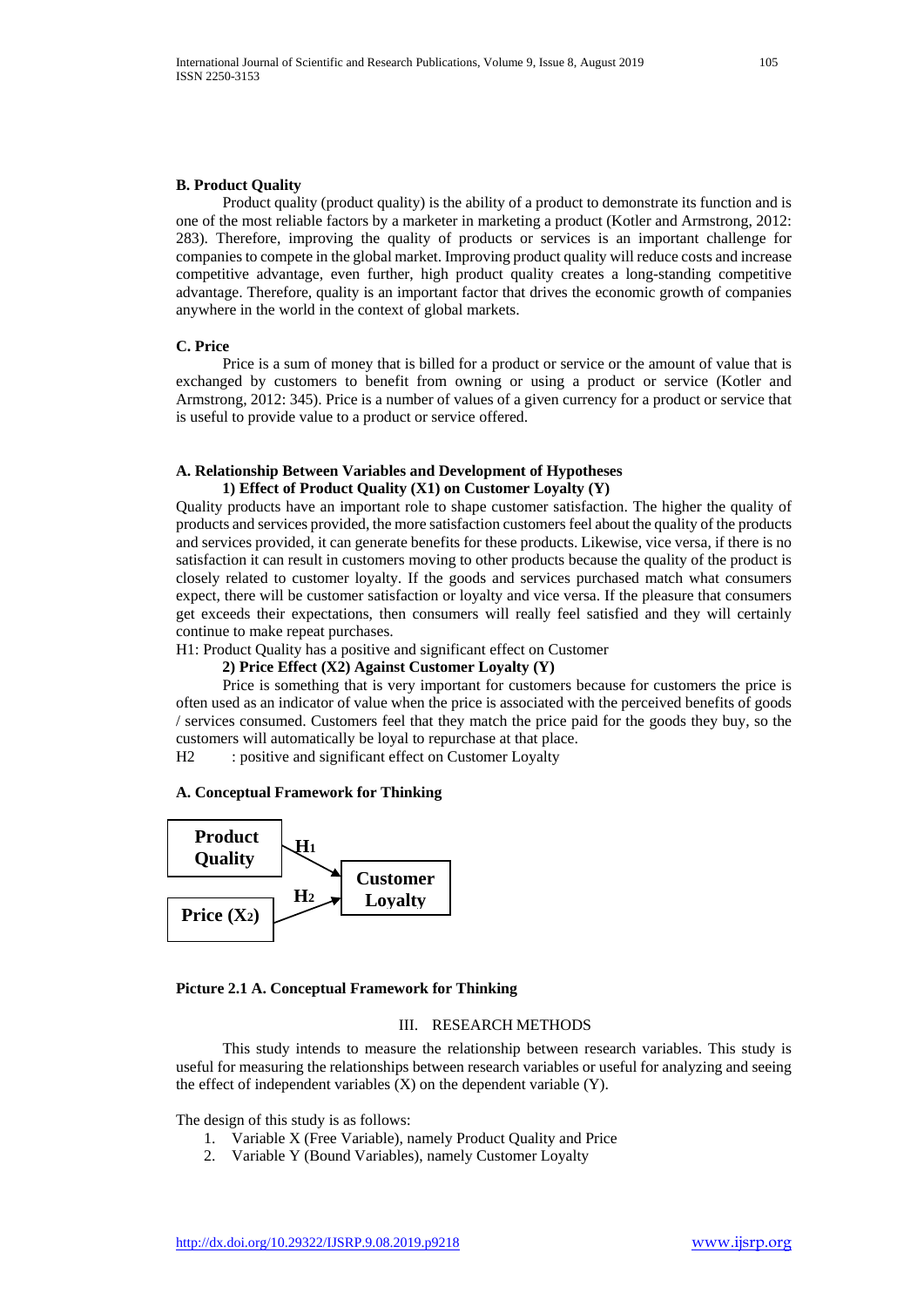In this study, respondents in this study were all regular customers between South Sumatra in 2018 which became a population with 112 customers and all of them were the number of respondents in this study..

#### IV. RESULTS AND DISCUSSION

|                      | A. Research Result |  |
|----------------------|--------------------|--|
| <b>Validity test</b> |                    |  |

|  |  |  |  | <b>Table 5. Validity Test Results</b> |
|--|--|--|--|---------------------------------------|
|--|--|--|--|---------------------------------------|

|                  | <b>Product Moment</b> |       |         |          |                    |  |
|------------------|-----------------------|-------|---------|----------|--------------------|--|
| <b>Indicator</b> | Pearson's             | Sig.  |         | $\alpha$ | <b>Information</b> |  |
| X1.1             | 0,354                 | 0,000 | $\,<$   | 0,05     | Valid              |  |
| X1.2             | 0,512                 | 0,000 | $\,<\,$ | 0,05     | Valid              |  |
| X1.3             | 0,564                 | 0,000 | $<\,$   | 0,05     | Valid              |  |
| X1.4             | 0,558                 | 0,000 | $\,<$   | 0,05     | Valid              |  |
| X1.5             | 0,652                 | 0,000 | $\,<$   | 0,05     | Valid              |  |
| X1.6             | 0,707                 | 0,000 | $\,<$   | 0,05     | Valid              |  |
| X1.7             | 0,619                 | 0,000 | $\,<$   | 0,05     | Valid              |  |
| X1.8             | 0,203                 | 0,032 | $\,<$   | 0,05     | Valid              |  |
| X1.9             | 0.642                 | 0,000 | $\,<$   | 0,05     | Valid              |  |
| X1.10            | 0,652                 | 0,000 | $\,<$   | 0,05     | Valid              |  |
| X2.1             | 0,475                 | 0,000 | $<\,$   | 0,05     | Valid              |  |
| X2.2             | 0,446                 | 0,000 | $\,<$   | 0,05     | Valid              |  |
| X2.3             | 0,511                 | 0,000 | $\,<$   | 0,05     | Valid              |  |
| X2.4             | 0,542                 | 0,000 | $\,<$   | 0,05     | Valid              |  |
| X2.5             | 0,587                 | 0,000 | $\,<$   | 0,05     | Valid              |  |
| X2.6             | 0,547                 | 0,000 | $\,<$   | 0,05     | Valid              |  |
| X2.7             | 0,285                 | 0,000 | $\,<$   | 0,05     | Valid              |  |
| X2.8             | 0,567                 | 0,000 | $\,<$   | 0,05     | Valid              |  |
| X2.9             | 0,613                 | 0,000 | $\,<$   | 0,05     | Valid              |  |
| X2.10            | 0,621                 | 0,000 | $\,<$   | 0,05     | Valid              |  |
| Y.1              | 0,487                 | 0,000 | $\,<$   | 0,05     | Valid              |  |
| Y.2              | 0,464                 | 0,000 | $\,<$   | 0,05     | Valid              |  |
| Y.3              | 0,428                 | 0,000 | $\,<$   | 0,05     | Valid              |  |
| Y.4              | 0,491                 | 0,000 | $\,<$   | 0,05     | Valid              |  |
| Y.5              | 0,546                 | 0,000 | $\lt$   | 0,05     | Valid              |  |
| Y.6              | 0,606                 | 0,000 | $\,<$   | 0,05     | Valid              |  |
| Y.7              | 0,456                 | 0,000 | $\,<$   | 0,05     | Valid              |  |
| Y.8              | 0,590                 | 0,000 | $\,<$   | 0,05     | Valid              |  |
| Y.9              | 0,646                 | 0,000 | $\,<$   | 0,05     | Valid              |  |
| Y.10             | 0,457                 | 0,000 | $\,<$   | 0,05     | Valid              |  |

Source: Processed from Questionnaire, 2019

 Based on Table 5 it is known that each indicator (item) in each product quality and price variable (independent variable) while customer loyalty (dependent variable) has the result of Product Moment Pearson's value with a significance value of  $0.032$ ;  $0,000 < 0,05$ , so that the indicators (items) used in this research variable can be declared appropriate or relevant and can be used as items in data collection.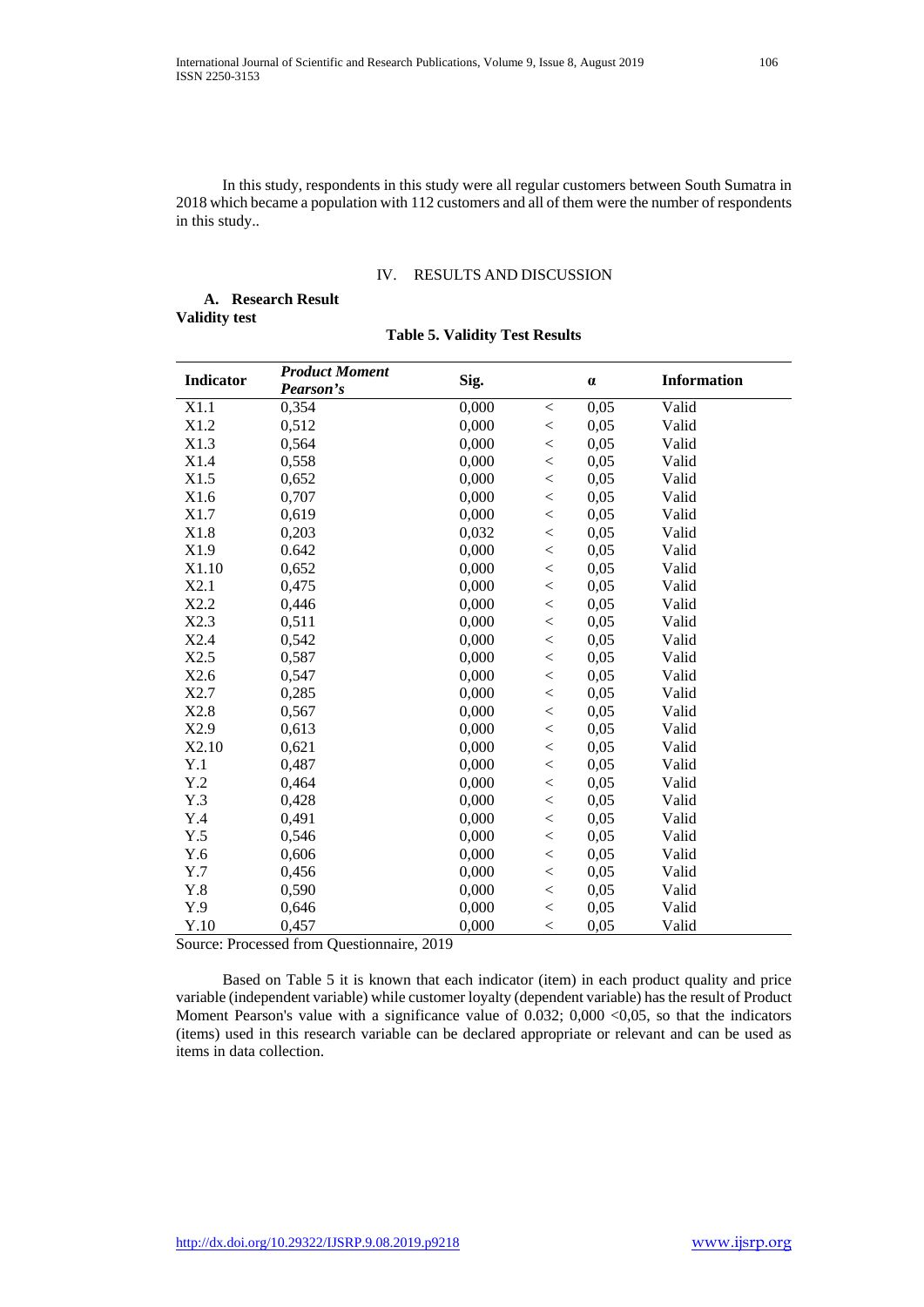## **Reliability Test**

## **Table 6. Reliability Test Results**

| <b>Variable</b>       | Cronbach's<br><b>Alpha</b> | <b>Cutt Off</b> | N of Item | <b>Information</b> |
|-----------------------|----------------------------|-----------------|-----------|--------------------|
| Product Quality ((X1) | 0.733                      | > 0.60          | 10        | <b>Reliable</b>    |
| Price $(X2)$          | 0.723                      | > 0.60          | 10        | <b>Reliable</b>    |
| Customer loyalty (Y)  | 0.720                      | > 0.60          | 10        | <b>Reliable</b>    |

Source: Secondary Data, processed 2019Sumber

Based on the results of the instrument variable reliability test in Table 6, then the results of the reliability test of independent product quality (X1) and price (X2) indicate that the data obtained is reliable because Cronbach's Alpha value is 0.733, 0.723 while the dependent variable reliability test results are customer (Y) shows that the data obtained is reliable because the value of Cronbach's Alpha is 0.720.

#### **Analysis of Multiple Linear Regression**

## **Table 7. ANNOVA: Effect of Independent Variables (X) Together on Dependent Variables**

| <b>ANNOVA</b> <sup>b</sup>                                |                                    |                                          |         |        |                      |  |  |
|-----------------------------------------------------------|------------------------------------|------------------------------------------|---------|--------|----------------------|--|--|
|                                                           | of<br><b>Sum</b><br><b>Squares</b> | Df                                       |         |        | Sig.                 |  |  |
| Regression                                                | 616.181                            |                                          | 308.090 | 17.924 | .000 <sup>a</sup>    |  |  |
| Residual                                                  | 1873.586                           | 109                                      | 17.189  |        |                      |  |  |
| Total                                                     | 2489.777                           | 111                                      |         |        |                      |  |  |
| <b>Unbound Variables: Product Quality and Price</b><br>a. |                                    |                                          |         |        |                      |  |  |
|                                                           |                                    |                                          |         |        |                      |  |  |
|                                                           |                                    | <b>Bound Variables: Customer Loyalty</b> |         |        | <b>Mean Square</b> F |  |  |

Source: Processed from Questionnaire, 2019

 Based on the results in Table 7 above, it can be seen that the results of the test simultaneously (F test) in the ANNOVA table obtained a value of F count of 616,181 greater than the F table value at the confidence level of 94%. To get results from F table can be calculated using the formula F table = F (n - k), then F table = 112 - 3 = 109, then it can be seen from the result table 2.69% (F count 616.181> T table 2.69) and level of value significant probability  $F = 0,000$  smaller than Alpha 0.05 (Sig.  $F = 0.000 \le \alpha$  0.005). So it can be seen from the table above, it can be concluded that the product quality variable  $(X1)$  and price  $(X2)$  together have a significant effect on customer loyalty  $(Y)$ .

#### **Feasibility Test Model (Test F)**

#### **Table 8. Model Feasibility Test Results**

|       | <b>ANNOVA</b> <sup>b</sup>                              |                             |     |                      |        |                   |  |  |  |
|-------|---------------------------------------------------------|-----------------------------|-----|----------------------|--------|-------------------|--|--|--|
| Model |                                                         | of<br>Sum<br><b>Squares</b> | Df  | <b>Mean Square</b> F |        | Sig.              |  |  |  |
|       | Regression                                              | 440.685                     |     | 220.343              | 11.801 | .000 <sup>a</sup> |  |  |  |
|       | Residual                                                | 2744.647                    | 147 | 18.671               |        |                   |  |  |  |
|       | Total                                                   | 3185.333                    | 149 |                      |        |                   |  |  |  |
| c.    | <b>Independent Variables: Product Quality and price</b> |                             |     |                      |        |                   |  |  |  |
|       | <b>Dependent Variable: Customer Loyalty</b>             |                             |     |                      |        |                   |  |  |  |

Source: Processed from Questionnaire, 2019

n Table 8 above, it can be seen the results of the model feasibility test (F test) in the ANNOVA table obtained that the value of F\_count is 11.801 greater than the F table value at the confidence level of 94%. To get the results from F table can be calculated using the formula F table  $=$  F (n - k), then F table = 150 - 3 = 147, then it can be seen from the result table 2.67% (count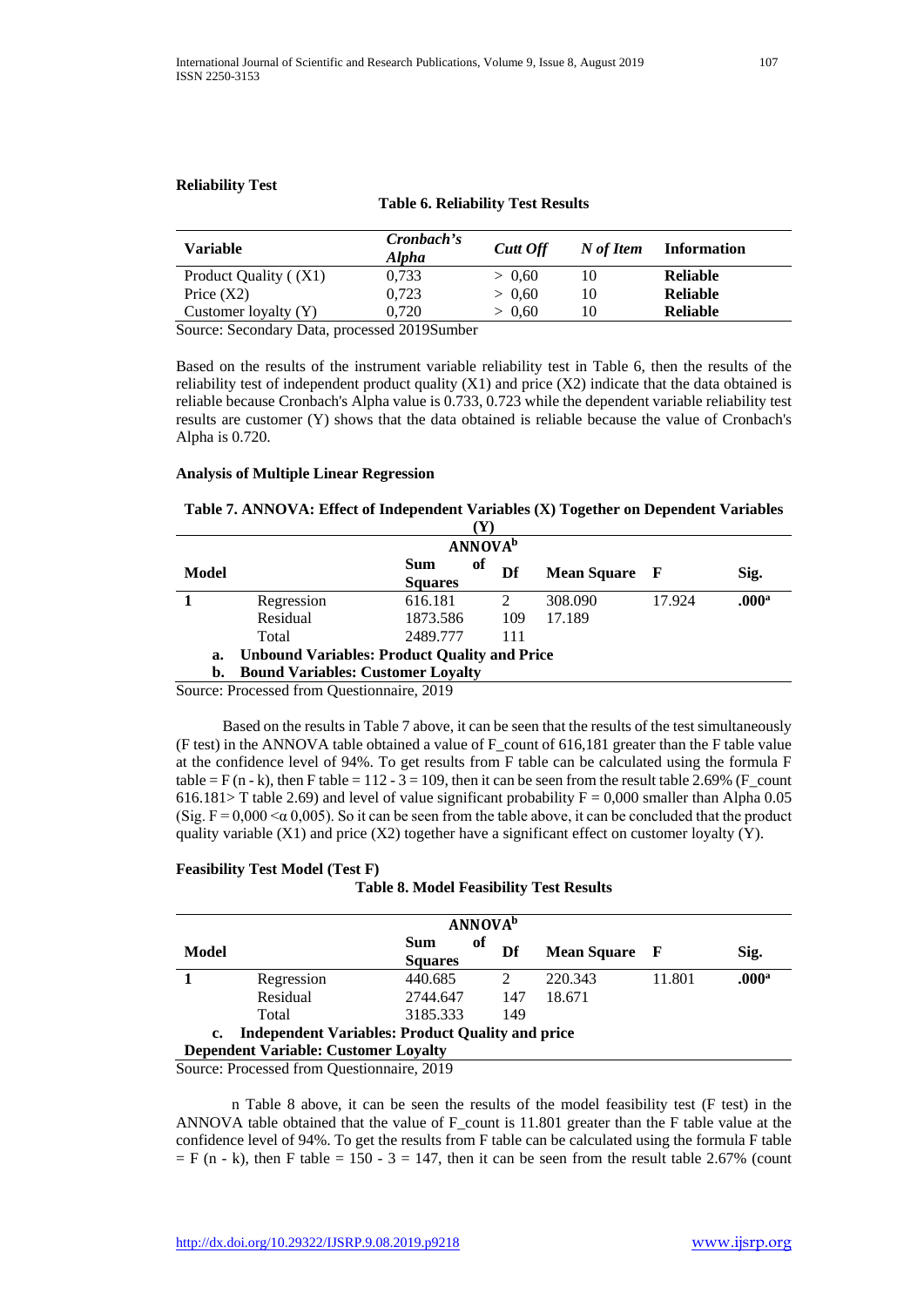11.742> T table 2.67) and level of value significant probability  $F = 0,000$  smaller than Alpha 0.05 (Sig.  $F = 0,000 \le \alpha$  0,005). So it can be seen from the table above, it can be concluded that the variables of product quality (X1) and price (X2) together have a significant effect on customer loyalty (Y).

## **Individual Parameter Significance Test (t Test)**

## **Table 9. Koefisien Regresi**

| <b>Coefficients</b> |                                          |                     |                       |                                            |       |       |
|---------------------|------------------------------------------|---------------------|-----------------------|--------------------------------------------|-------|-------|
| Model               |                                          | <b>Coefficients</b> | <b>Unstandardized</b> | <b>Standardized</b><br><b>Coefficients</b> |       | Sig.  |
|                     |                                          | B                   | Std. Error            | Beta                                       |       |       |
|                     | (Constant)                               | 18.225              | 3.630                 |                                            | 5.021 | 0,000 |
|                     | Kualitas Produk                          | 0.277               | 0.073                 | 0,337                                      | 3.816 | 0,000 |
|                     | Harga                                    | 0.282               | 0.093                 | 0.269                                      | 3.039 | 0,003 |
| a.                  | <b>Bound Variables: Customer Loyalty</b> |                     |                       |                                            |       |       |

Source: Processed from the Questionnaire, 2019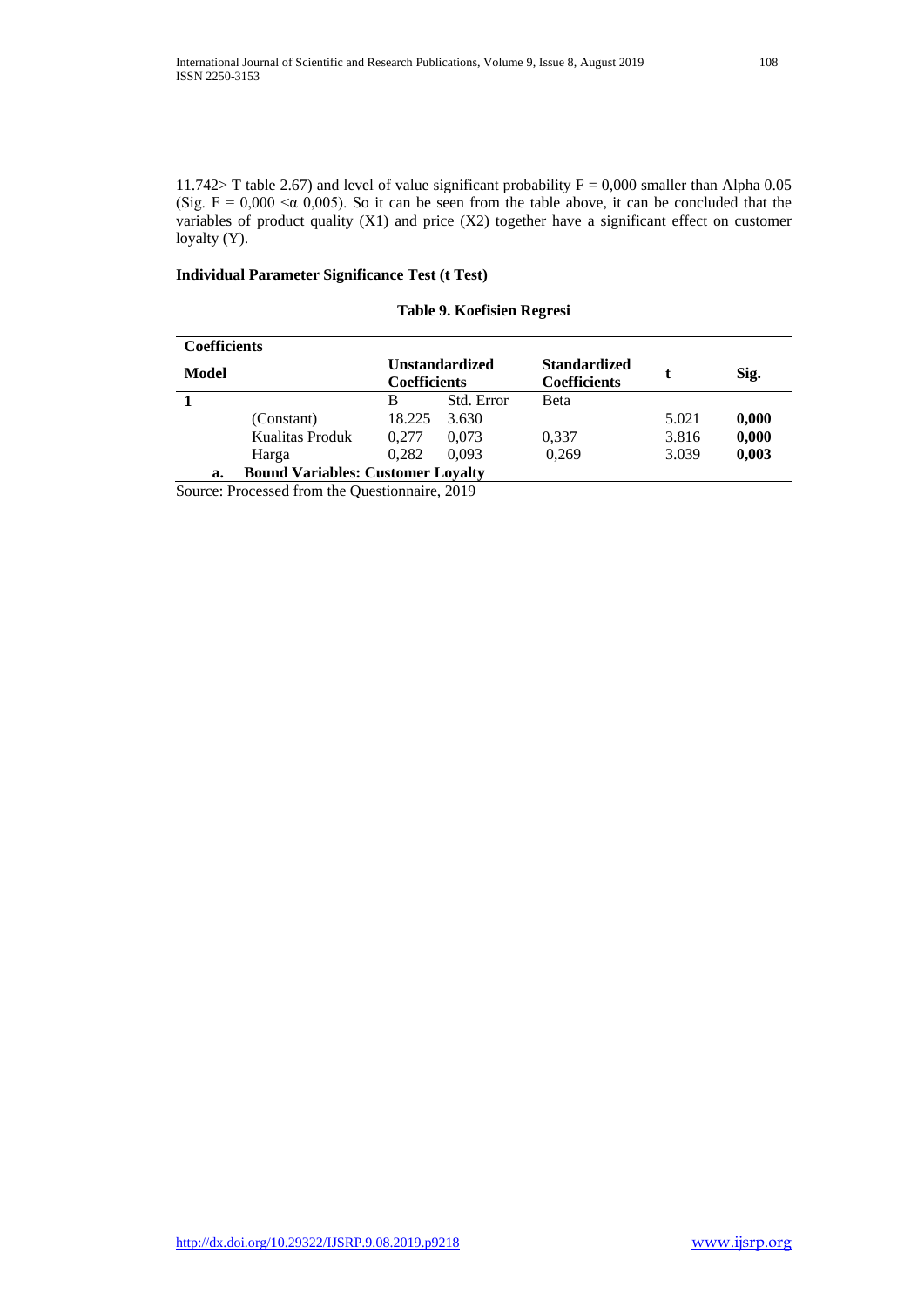1. Product quality variable (X1), has a beta value of 0.277 with a significant value of 0,000 which is smaller than 0.05. This means that product quality variables have a positive and significant effect on customer loyalty

2. Price variable (X2), has a beta of 0.282 with a significance value of 0.003 which is smaller than 0.05. This means that the price variable has a positive and significant influence on customer loyalt.

## **B. Discussion of Research Results**

## **1. Effect of Product Quality (X1) on Customer Loyalty (Y)**

 Product quality has a positive and significant effect on customer loyalty. From the results of the study obtained coefficients for product quality variables of 0.277 with a significant value of 0,000 where this value is significant at the 0.05 significance level because it is smaller than 0.05. Thus, that product quality has a positive and significant effect on customer loyalty.

 Quality products have an important role to shape customer satisfaction. The higher the quality of products and services provided, the more satisfaction customers feel about the quality of the products and services provided, it can generate benefits for these products. Likewise, vice versa, if there is no satisfaction it can result in customers moving to other products because the quality of the product is closely related to customer loyalty. If the goods and services purchased match what consumers expect, there will be customer satisfaction or loyalty and vice versa. If the pleasure that consumers get exceeds their expectations, then consumers will really feel satisfied and they will certainly continue to make repeat purchases.

 Based on the results of research and interviews with several respondents in the field, found results that consumers already felt the quality of the products produced by the Indonesian News Agency between the South Sumatra LKBN Perum had been very good. Consumers feel that the product produced is of good quality. The Indonesian News Agency Between South Sumatra LKBN needs to improve the quality of its produced products such as the products produced can convey more clarified information so that readers can easily understand what is meant. In addition, the resulting image quality results need to be improved by improving image quality so that better results need to be supported by more modern tools so that consumers feel that the products produced by the Indonesian News Agency LKBN Antara Sumsel have very good quality if compared to products produced by other companies.

 These findings are in accordance with the results of research from Agus (2018); Aprilia (2018); Herviana (2018); Putu (2018); Putu Sundari (2018); Sri (2018); Elinawati (2017); Silfrany (2017); Eugenia (2016); Heri (2016); Novie (2016); Angelia (2015); Abdul (2014); Rifqi (2013); Agung (2012) supports that Product Quality has a positive and significant effect on Customer Loyalty. While the research from Melysa (2013) says that Product Quality variables have a positive and not significant effect on Customer Loyalty.

#### **2. Effect of Price (X2) Against Customer Loyalty (Y)**

 Price has a positive and significant effect on customer loyalty. From the results of the study obtained coefficients for the price variable of 0.282 with a significant value of 0.003 where this value is significant at the 0.05 significance level because it is smaller than 0.05. Thus, that price has a positive and significant effect on customer loyalty.

 Price for customers is used as an indicator of value when the price is associated with perceived benefits for goods / services consumed. Customers feel that they match the price paid for the goods they buy, so the customers will automatically be loyal to repurchase at that place.

 Based on the results of research and interviews with several respondents in the field, found results that consumers already felt that the prices set by the Indonesian News Agency Perum LKBN Between South Sumatra had been very good. But the Indonesian News Agency Antara Sumsel LKBN needs to adjust the prices set with other production costs and competitors. The Indonesian News Agency Between South Sumatra LKBN needs to consider the pricing of products produced with the prices of similar products produced by other companies. By doing this, it is useful for the Indonesian News Agency Between South Sumatra LKBN Company to provide the right price for the products produced. The price given is good, can create customer loyalty to always make purchases. In addition, the Indonesian News Agency Antara Antara South Sumatra LKBN needs to provide discounts that attract consumer interest in order to remain loyal to the Indonesian News Agency Perum LKBN Between South Sumatra.

 These findings are in accordance with the results of research from Aprilia (2018); Herviana (2018); Paulus (2018); Sri (2018); Andry (2018); Made (2017); Nita (2017); Novie (2016); Risko (2016); Eric (2015); Istifau (2015); Suwandi (2015); Tulandi (2015); Padma (2014) supports that Price has a positive and significant effect on Customer Loyalty.

## V. CONCLUSIONS AND RECOMMENDATIONS

#### **Conclusion**

 This study examines whether product quality and price can influence customer content content creator loyalty. The test results using multiple linear regression analysis with two independent variables namely product quality and price and one dependent variable customer loyalty shows that:

 1. Product quality variables have a positive and significant effect on customer loyalty in content creator services at the Indonesian News Agency Perum LKBN Antara Sumsel.

 2. Price variables have a positive and significant effect on customer loyalty in content creator services at the Indonesian News Agency LKBN Antara South Sumatra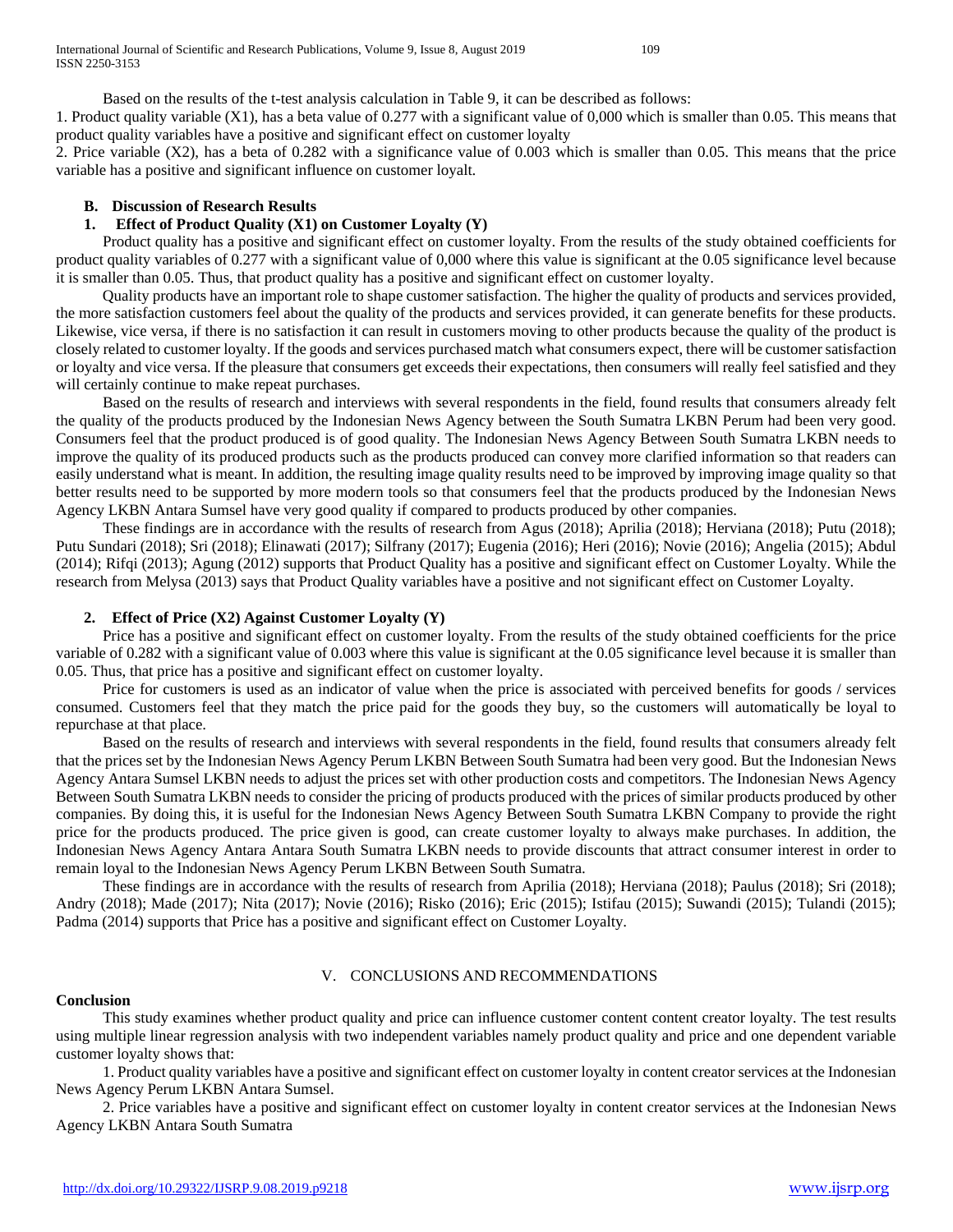#### VI. RECOMMENDATIONS

 Based on the results of the research, discussion, and conclusions above, some suggestions can be proposed to get better results as follows:

1. For the Indonesian News Agency Perum LKBN Antara South Sumatra

 a. The quality of the products produced is very good. But it needs to be added again that the products produced can convey clear and easy to understand information so that consumers can quickly clear and understand the purpose of the products produced. In addition, the quality of the images produced needs to be improved which needs to be supported by modern and latest technology so that the quality of the products produced is even better.

 b. The price set by the Indonesian News Agency between the South Sumatra LKBN Perum has been very good. The price set is in accordance with the results of the products produced. But it should be noted that companies need to consider each product price produced must be in accordance with the price set. The company also needs to do research on other companies that sell the same product. The Indonesian News Agency Antara South Sumatra LKBN needs to compare prices set with prices set by other companies. With that, the Indonesian News Agency Antara South Sumatra LKBN can set the right price for the quality of the products produced in order to cause a sense of customer loyalty still occur.

#### 2. For Further Researchers

 For further researchers who are interested in researching this research, it is better to examine the company's image, price, consumer loyalty and so on and can expand the sample to strengthen and produce good research.

#### **REFERENCES**

- [1] Abdul B., Srikandi K., Kadarisman. 2014. Pengaruh Kualitas Produk dan Kualitas Pelayanan Terhadap Kepuasan Pelanggan dan Loyalitas Pelanggan (Survei pada Pelanggan De'Pans Pancake and Waffle di Kota Malang). *Jurnal Administrasi Bisnis (JAB)*. Vol. 11 No.1 Juni 2014. Universitas Brawijaya.
- [2] Agung K., Ariani. 2012. Pengaruh Kualitas Produk dan Citra Merek Terhadap Loyalitas Konsumen Pada Produk Oli Federal di Wilayah Jakarta Timur (Studi Kasus Pada Bengkel Resmi AHASS 2657 Dewi Sartika). *Jurnal Econo Sains*. Volume X No. 1, Maret 2012.
- [3] Agus, Wijaya. 2018. Pengaruh Kualitas Produk, Kualitas Layanan, Persepsi Harga dan Asosiasi Merek Terhadap Kepuasan dan Loyalitas Pelanggan. *Jurnal Bisnis Terapan*. Volume 02 Nomor 01 (Juni, 2018) 1-16. p-ISSN 2580 - 4928e. ISSN 2597-4157. Universitas Negeri Surabaya.
- [4] Andri P., Yulianeu, Andi. 2017. Pengaruh Corporate Image, Harga dan Kualitas Pelayanan Terhadap Kepercayaan dan Loyalitas Pelanggan (Studi Kasus di Bis Kota Perum DAMRI Semarang). *Jurnal Universitas Panandaran*.
- [5] Angelia G. S., Sem G. O., Silcyljeova. 2015. Pengaruh Kualitas Pelayanan, Kualitas Produk dan Kebijakan Harga Terhadap Loyalitas Konsumen Pada Kawan Baru Mantos Manado. *Jurnal EMBA*. Vol.3 No.3 Sept. 2015, Hal.170-179. ISSN 2303-11.
- [6] Aprilia P. S., Agus. 2018. Pengaruh Harga dan Kualitas Produk Terhadap Loyalitas Pelanggan (Studi Pada Pelanggan Pasta Gigi Formula berusia > 15 tahun di Kelurahan Bulusan dan Tembalang, Kecamatan Tembalang, Semarang). *Jurnal Universitas Diponegoro*.
- [7] Danang, Sunyoto. 2013. *Metodologi Penelitian Akuntansi*. Bandung: PT. Refika Aditama Anggota Ikapi.
- [8] Elinawati S. M., Bode L., Ferdy. 2017. Pengaruh Inovasi Produk, Harga, Citra Merek dan Kualitas Pelayanan Terhadap Loyalitas Pelanggan Mobil Suzuki Ertiga. *Journal of Management*. Volume 2 No.2 Maret 2016.
- [9] Eric R., Sontje M. Sumayku S., A. P. Sambul. 2015. Pengaruh Harga, Produk dan Promosi Terhadap Loyalitas Konsumen Big Jay Family Karaoke. *Jurnal EMBA, Tahun 2015*.
- [10] Eugenia A. D., Suryono. 2016. Analisis Pengaruh Kualitas Produk, Kualitas Layanan, dan Citra Merek terhadap Loyalitas Pelanggan melalui Kepuasan Pelanggan sebagai Variabel Intervening (Studi pada Klinik Kecantikan Cosmedic Semarang). *Journal of Management*. Volume 2 No.2 Maret 2016.
- [11] Ghozali, Imam. 2013. *Aplikasi Multivariate dengan Program SPSS*. Edisi Ketujuh. Semarang: Badan Penerbit Universitas Diponegoro.
- [12] Heri S., Maria M. M., Azis. 2016. Pengaruh Kualitas Produk, Kualitas Pelayanan dan Kepercayaan Terhadap Kepuasan Nasabah dan Loyalitas Nasabah Dengan Kepuasan Sebagai Variabel Intervening (Studi Kasus Pada Nasabah Koperasi Rejo Agung Sukses Cabang Ngaliyan). *Journal of Management*. Volume 2 No.2 Maret 2016.
- [13] Herviana V. P., Anik. 2018. Pengaruh Kualitas Produk dan Harga Terhadap Loyalitas Dengan Kepuasan Sebagai Variabel Intervening (Studi Pada Konsumen Biskuit Oreo di Carrefour Surabaya). *Jurnal EMBA*. Vol.6 No.4 September 2018, Hal. 2778 – 2787. ISSN 2303-1174.
- [14] Kotler dan Keller. 2012. *Manajemen Pemasaran*. Edisi 12. Jakarta: Erlangga.
- [15] Kotler, Philip, Amstrong, Gary. 2014. *Prinsip-prinsip Manajemen*. Edisi 14, Jilid 1. Jakarta: Erlangga.
- [16] M.Istifau M., Sri S., Bulan. 2015. Pengaruh Kualitas Pelayanan dan Harga Terhadap Loyalitas Pelanggan Melalui Kepuasan Pelanggan Sebagai Variabel Intervening (Studi Kasus Pada Bus PO. Nusantara Jurusan Solo – Jakarta). *Jurnal Universitas Diponegoro*.
- [17] Made C. S., Ni Wayan. 2017. Pengaruh Inovasi Produk, Harga, Citra Merek dan Kualitas Pelayanan Terhadap Loyalitas Pelanggan Sepeda Motor Vespa. *E-Jurnal Manajemen Unud*. Vol. 6, No. 3, 2017: 1674-1700 ISSN: 2302-8912.
- [18] Melysa, Elisabeth Pongoh. 2013. Kualitas Pelayanan, Kualitas Produk dan Harga Pengaruhnya Terhadap Loyalitas Pelanggan Kartu AS Telkomsel di kota Manado. *Jurnal EMBA*. Vol.1 No.4 Desember 2013, Hal. 86-94. ISSN 2303-1174.
- [19] Mudrajat Kuncoro. 2013. *Manajemen Riset untuk Bisnis dan Ekonomi*. Edisi 4. Jakarta: Erlangga.
- [20] Nita D., Silvya L. M., Rotinsulu. 2017. Analisis Pengaruh Strategi Produk, Harga, Promosi, Saluran Distribusi Terhadap Loyalitas Konsumen (Studi Kasus Pada Koran Radar Manado). *Jurnal EMBA*. Vol.5 No.2 Juni 2017, Hal. 2367 – 2376. ISSN 2303-1174.
- [21] Novie P. W., Sri. 2016. Pengaruh Labelisasi Halal, Harga dan Kualitas Produk Terhadap Loyalitas Pelanggan Melalui Kepuasan Pelanggan (Studi pada Konsumen Kosmetik Sariayu di Kota Semarang). *Jurnal Universitas Diponegoro*.